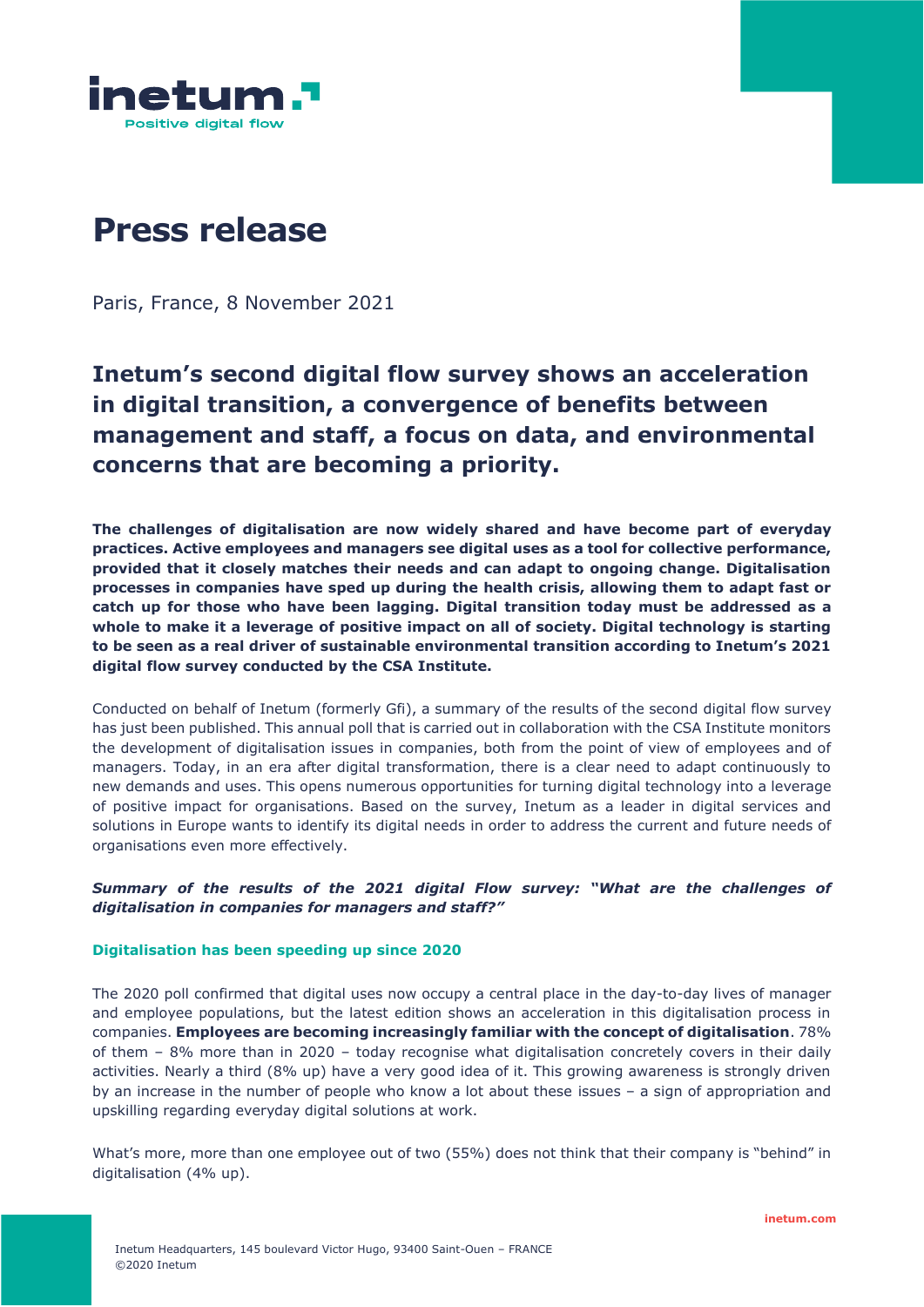

The impact of digitalisation on companies' business is also emerging as a dominant notion. Although 79% of company managers and 71% of employees consider that their activity has been impacted, some distinctions can be noted:

- **98% of the managers of mid-cap and large enterprises (more than 250 employees) say that they have been impacted, and even strongly so for 79% of them**.
- Among employees, 80% of executives have been impacted, and 42% strongly so, but only a small majority of blue-collar workers (60%, of which 21% strongly).

The rise in digital transformation in companies is also confirmed from one year to the next, with a general trend towards implementing dedicated strategic plans. **More than 80% of companies have launched digitalisation programmes, and 100% of those with more than 250 employees**, with the primary objective being to adapt to developments in their markets, and for 35%, to address the new needs of their customers.

Regarding obstacles, the first is stabilising, namely the cost of digitalisation which is referred to by a minority of managers (43%, up by 3%). Reticence among employees, which is mentioned secondly (29%, down by 2%), and in particular the lack of user support for employees (14%, down by 11%), is receding. This shows a wider adoption of digital uses – or a stronger perceived capacity to adopt new digital uses – in the professional world according to company managers.

#### **Digital as a tool for adaptation and performance in 2021**

As was seen last year, digitalisation continues first of all to offer benefits in terms of **adaptation to meet customers' expectations more effectively – this is the n°1 benefit for company managers (78%) and n°2 for active employees (67%).** 

Managers rate the benefit of digitalisation at 45% for optimising customer relations, 27% to improve communication, and 24% to manage production chains and logistics more efficiently. It is therefore **a definite leverage for business for company managers**.

**Employees' and managers' opinions converge** on the benefits of digitalisation in companies to give staff more autonomy (68% and 71% respectively), improve working conditions (65% and 68%), and increase collaboration between teams (64% and 69%). Digital solutions therefore also address the **challenges of human resource management in organisations as a driver of individual and collective performance.**

In terms of expectations, managers believe that **to promote digitalisation, digital tools must be adapted to the needs of the workers (81%) and to the needs of the company (79%)**. Compared to 2020, the sharing of vision and challenges to promote digital transition in organisations seem to be accomplished according to managers, since there is a 15% drop in citing this is a concern (54% in 2021 compared to 69% in 2020).

On the other hand, **while more than 72% of managers understand how data can be used, only 28% of them say that they have already put such a project in place.** The level of penetration however rises to 45% for companies with more than 250 employees (mid-cap and large enterprises).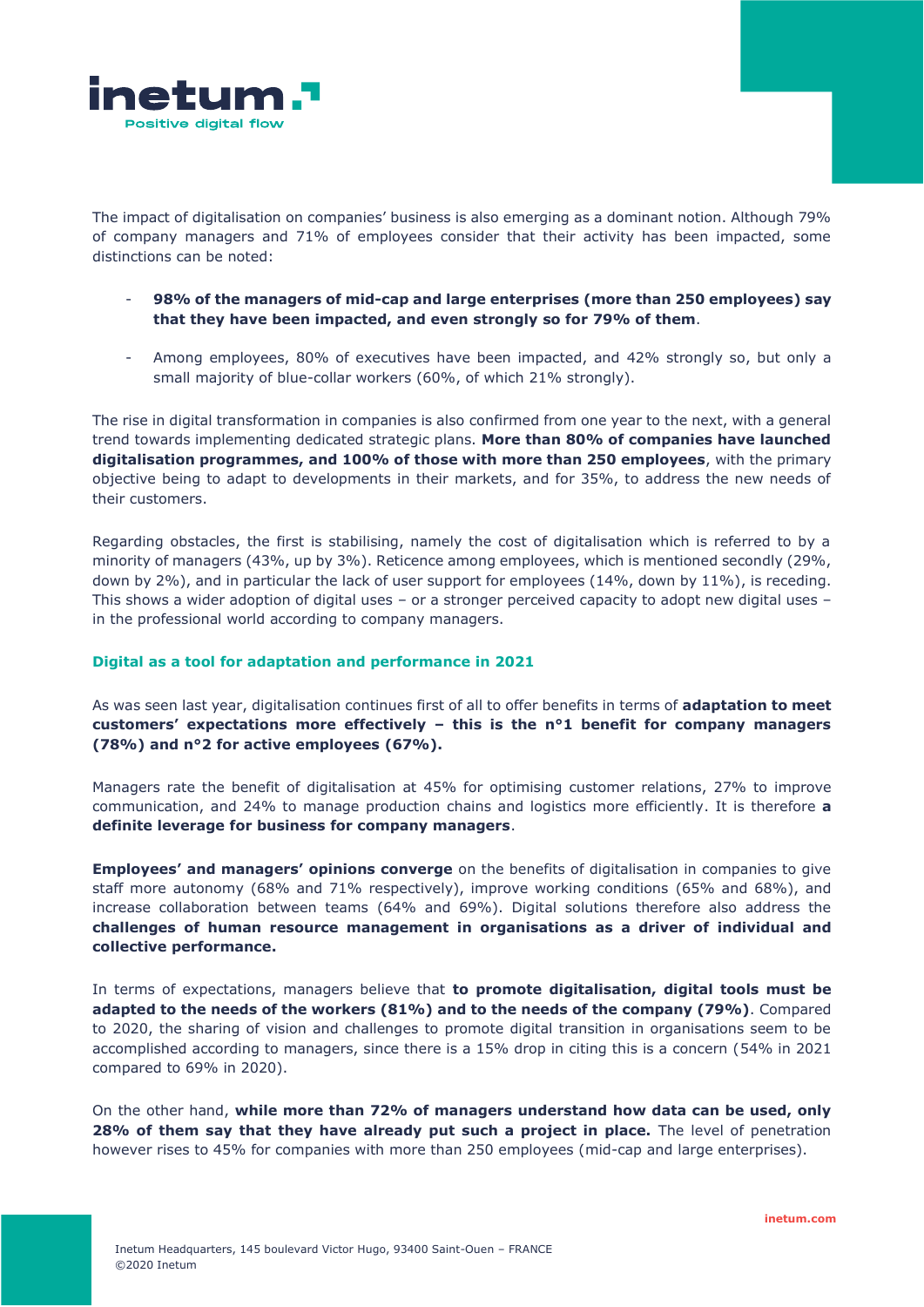

#### **Digital and environmental transition**

While digitalisation is seen as generating positive impacts, the link between digital transition and sustainable environmental transition is becoming a reality for nearly 50% of all managers. One out of two in fact say that they have been able to reduce their company's environmental footprint through the development of new technologies and digital uses. **An even greater number of employees (58%) see the positive impact of digital uses on the environment, and 68% of them believe that digital solutions make the company more responsible.**

The majority of employees and managers agree on the areas in which digitalisation and the development of new technologies today have reduced the environmental footprint of companies and their activities – work organisation (69% for managers, 57% for employees), products and services offered (59%, 57%), and energy consumption in general (55%, 56%). In this regard, **75% of industry in general agrees that digital solutions have reduced their energy consumption.** 

These results should be seen in the light of the overall progress in CSR strategies in companies. **For the time being, eco-friendly practices are the main CSR actions that are spontaneously mentioned by managers** (32% waste management, 49% resource saving). Managers need support to **understand, master and co-develop suitable solutions to establish a link between their company's environmental transition and digital uses.**

## **Raising awareness and training employees in these matters come to the fore as a strong driver to develop a shared consciousness of responsible digital uses and encourage new practices.**

Says Inetum CEO Vincent Rouaix: "The survey confirms that amidst an unprecedented transformation of uses brought about by the COVID-19 pandemic, the digitalisation of activities has become the cornerstone of everyday reality for managers and employees alike. Inetum works daily alongside its clients to ensure the positive impact of this ongoing digital flow that must now be harnessed and controlled. To turn digitalisation into a driver of companies' societal impact, we must facilitate the development of tangible, agile and sustainable solutions and give impetus to a collective movement to make digital technology one of the leverages of success in environmental transition."

Inetum's digital flow survey is a unique endeavour to reveal how two distinct and complementary populations perceive these challenges, and to monitor the development of these perceptions from year to year. The CSA Institute helps Inetum to identify the challenges of digital transition in organisations.